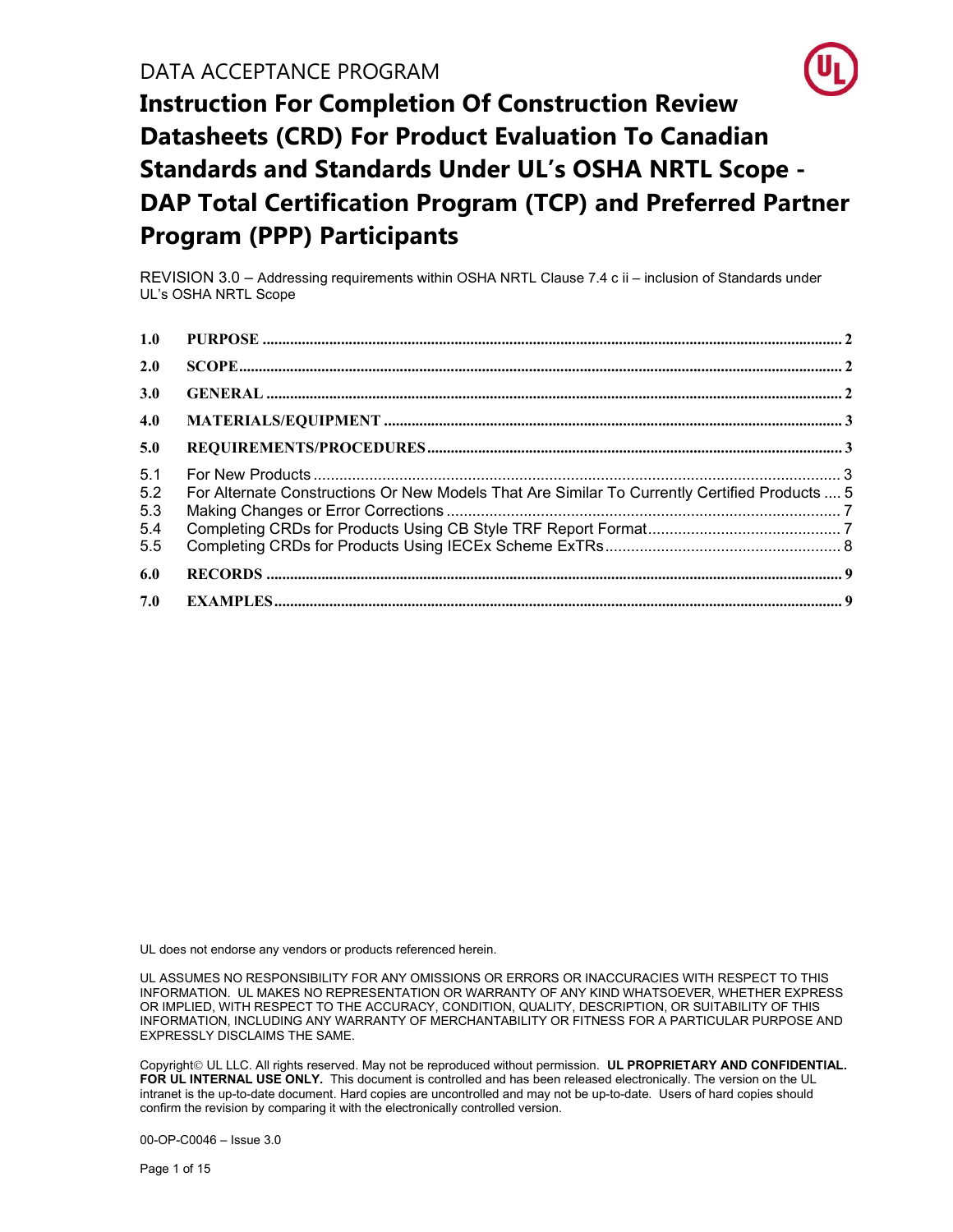

### 1.0 PURPOSE

1.1 The purpose of this document is to provide guidance for the completion of Construction Review Datasheets (CRD) for compliance with UL's DAP requirements.

### 2.0 SCOPE

- 2.1 These instructions apply to all certification projects involving the UL Mark for Canada (cUL and cUR) and the UL Mark (UL and UR) for standards under UL's OSHA NRTL scope
- 2.2 These instructions also apply to certification projects involving component evaluation under UL's Unlisted Component Program to the Standard referenced in the end product Standard. A separate CRD against the referenced Standard for the Unlisted Component is required.

#### 3.0 GENERAL

- 3.1 A CRD shall be completed if construction details that are specified in the requirements are being applied for the investigation. This would include bi-national and tri-national requirements. If there is no actual construction change to the product (e.g. a rating change only or change in model designation) or new model that is the same as the existing certified model except for model designation being added to the file and therefore no need to re-evaluate the construction, a CRD would not be needed.
- 3.2 When the primary product standard references other standards, only a single CRD for the primary product Standard is required. If a product involved a component that is to be separately evaluated to the referenced component standard and resulting in a separate Report, then a separate CRD for the referenced component standard shall be completed.
- 3.3 CRD is not required for General Coverage categories. However, when a product constructed with features that do not comply with the specific construction described in

UL does not endorse any vendors or products referenced herein.

UL ASSUMES NO RESPONSIBILITY FOR ANY OMISSIONS OR ERRORS OR INACCURACIES WITH RESPECT TO THIS INFORMATION. UL MAKES NO REPRESENTATION OR WARRANTY OF ANY KIND WHATSOEVER, WHETHER EXPRESS OR IMPLIED, WITH RESPECT TO THE ACCURACY, CONDITION, QUALITY, DESCRIPTION, OR SUITABILITY OF THIS INFORMATION, INCLUDING ANY WARRANTY OF MERCHANTABILITY OR FITNESS FOR A PARTICULAR PURPOSE AND EXPRESSLY DISCLAIMS THE SAME.

Copyright © UL LLC. All rights reserved. May not be reproduced without permission. UL PROPRIETARY AND CONFIDENTIAL. FOR UL INTERNAL USE ONLY. This document is controlled and has been released electronically. The version on the UL intranet is the up-to-date document. Hard copies are uncontrolled and may not be up-to-date. Users of hard copies should confirm the revision by comparing it with the electronically controlled version.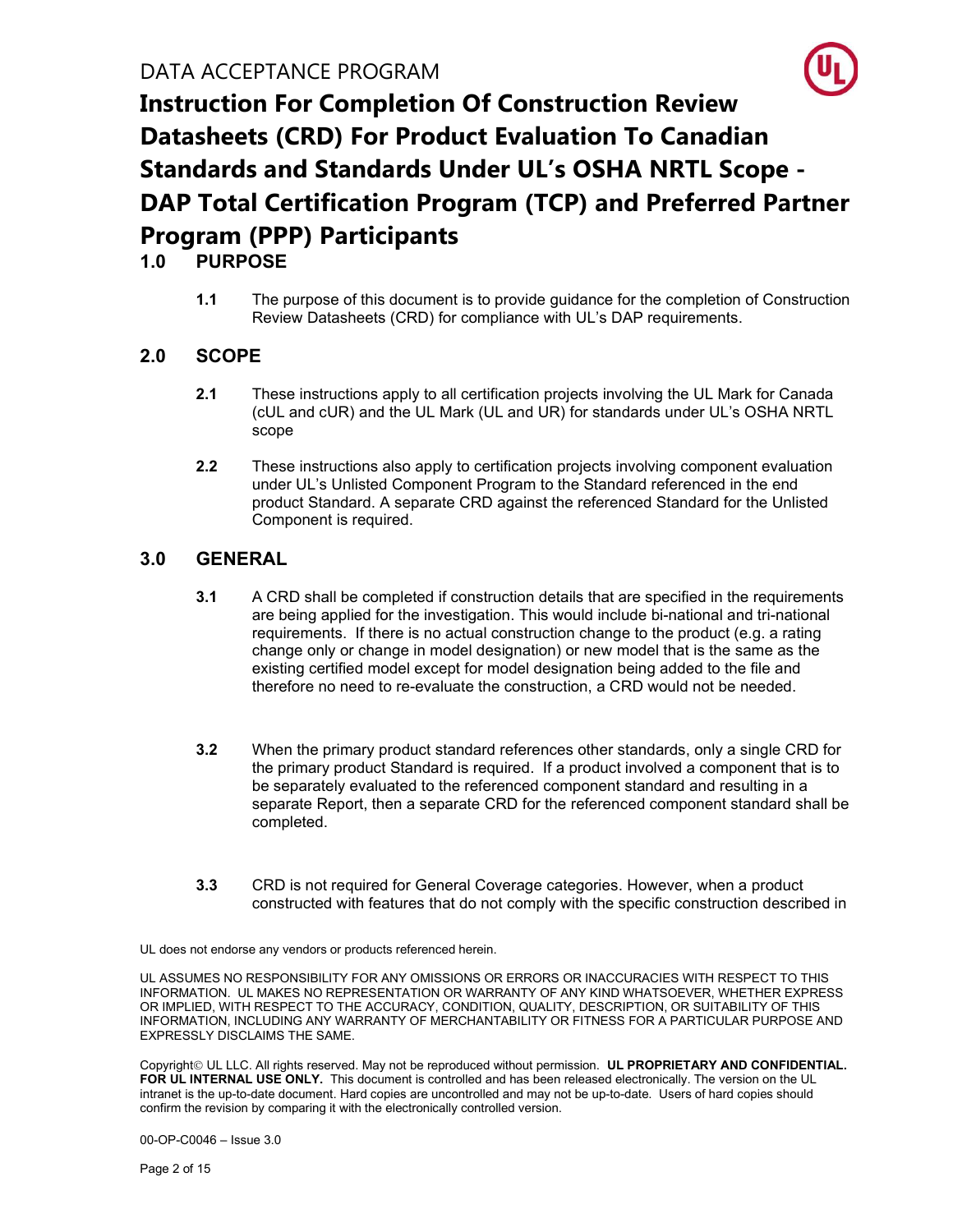the Follow-Up procedure for general coverage, a construction review shall take place and a full CRD shall be completed.

Note: General Coverage is a UL program for clients that manufacture products in specific categories (CCNs) where all or part of a UL Standard is included in the UL Follow-Up **Procedure** 

- 3.4 If creating a CB style report, refer to paragraph 5.4 for instructions.
- 3.5 If creating IECEx System ExTRs, refer to paragraph 5.5 for instructions.
- **3.6** The recommended method of completing the CRD is electronically.
- 3.7 When only adding an additional manufacturer to a Procedure volume, a CRD is not required.
- 3.8 Equipment information shall not be completed based on equipment that is anticipated to be used. Equipment information shall be recorded only after the equipment has been used and confirmed to be in working order and within its calibration cycle.
- 3.9 The CRD shall be completed by the TCP or PPP, with no part of the CRD being outsourced to another organization.

### 4.0 MATERIALS/EQUIPMENT

For CB style reports, a Report Generator such as UltraLink, UltraClient, or other tool may be used, as well as various TRF report forms for the applicable product categories.

### 5.0 REQUIREMENTS/PROCEDURES

#### 5.1 For New Products

- 5.1.1 Obtain the appropriate CRD template from your regular UL contact engineer for each standard used in the investigation of the product.
- 5.1.2 Open the header and type in the project number (if known) and file number. Type the name of the staff who has been authorized by UL as the Authorized Signatory for conducting product construction review in the field of Printed name and Signature in

UL does not endorse any vendors or products referenced herein.

UL ASSUMES NO RESPONSIBILITY FOR ANY OMISSIONS OR ERRORS OR INACCURACIES WITH RESPECT TO THIS INFORMATION. UL MAKES NO REPRESENTATION OR WARRANTY OF ANY KIND WHATSOEVER, WHETHER EXPRESS OR IMPLIED, WITH RESPECT TO THE ACCURACY, CONDITION, QUALITY, DESCRIPTION, OR SUITABILITY OF THIS INFORMATION, INCLUDING ANY WARRANTY OF MERCHANTABILITY OR FITNESS FOR A PARTICULAR PURPOSE AND EXPRESSLY DISCLAIMS THE SAME.

Copyright © UL LLC. All rights reserved. May not be reproduced without permission. UL PROPRIETARY AND CONFIDENTIAL. FOR UL INTERNAL USE ONLY. This document is controlled and has been released electronically. The version on the UL intranet is the up-to-date document. Hard copies are uncontrolled and may not be up-to-date. Users of hard copies should confirm the revision by comparing it with the electronically controlled version.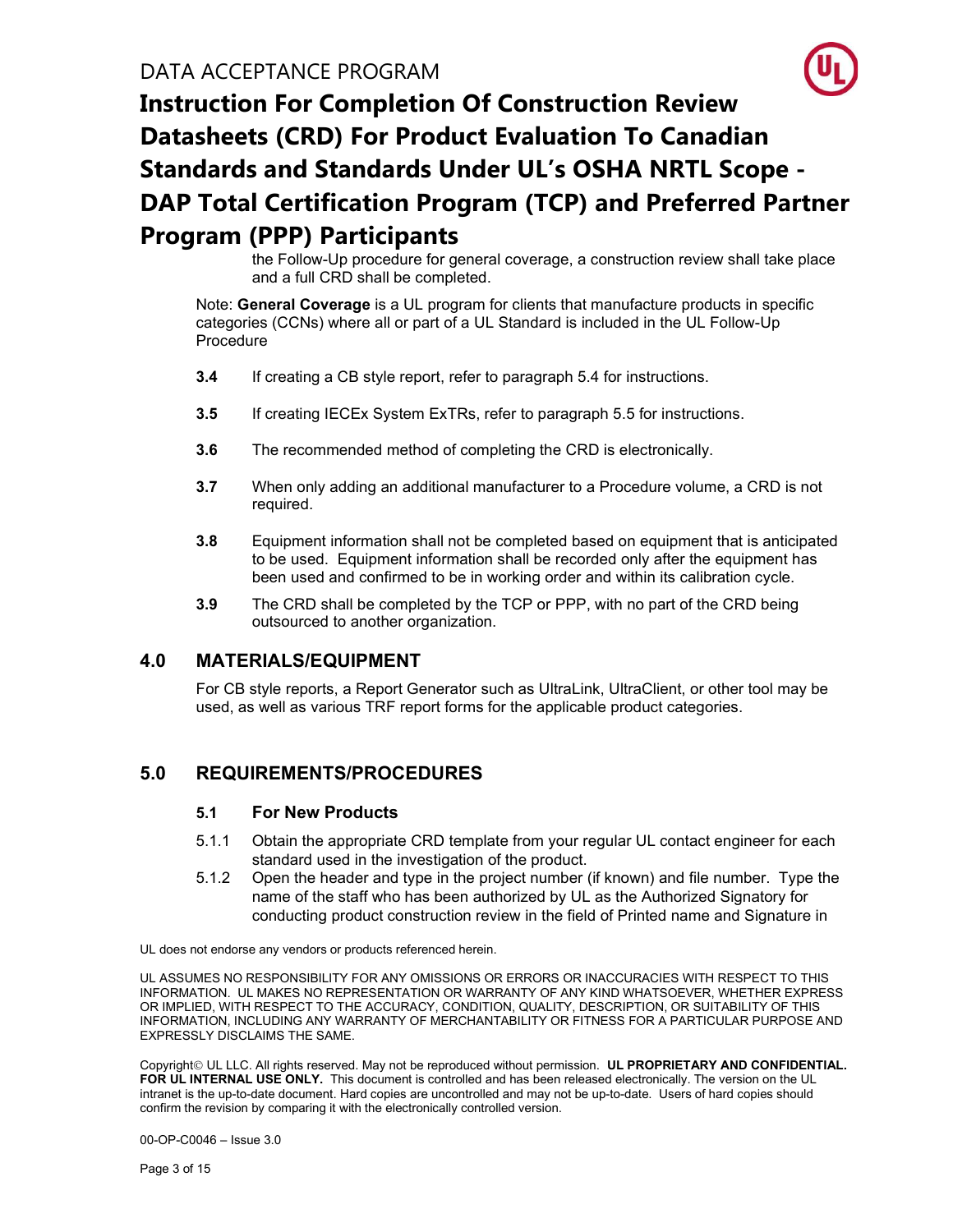the same font of body content. Fill in the date of the review. Close the header.

5.1.3 Complete the Sample Identification and Measurement Instrument Tables as necessary. A. When more than one model is included in a CRD, the Sample Identification Table shall identify the differences in construction. The following pre-printed statement may be checked in the CRD if appropriate.

> "[]Indications of compliance apply to all samples identified with specific indications of compliance included for construction differences of the different samples."

B. Measurement equipment shall be identified in the measurement Instrument Table and this table is considered the original record. The following preprinted statement shall remain unchecked since the measurement is not performed at a UL facility.

"[]UL measurement equipment information is recorded on Meter Use."

- C. Verify that the applicable Standard information has been pre-populated in the spaces indicated, including the Standard identification number, the version/edition (where applicable), and the Issue Date; or, if the Standard has been revised, including the Revision Date instead of the Issue Date. Use of the Standard name is optional. Update the form, as necessary, to correct any errors or omissions.
- 5.1.4 Obtain a copy of the standard identified. It must be used in conjunction with the CRD form to provide details about the construction requirements.
- 5.1.5 For each section or clause identified,
	- A. Indicate if the product construction complies, does not comply or the section or clause is not applicable .
	- B. Where a clause specifies a dimension, the measurement instrument(s) used to measure the dimension shall be identified (this should correlate to the measurement instrument list at the beginning of the package) The applicable

UL does not endorse any vendors or products referenced herein.

UL ASSUMES NO RESPONSIBILITY FOR ANY OMISSIONS OR ERRORS OR INACCURACIES WITH RESPECT TO THIS INFORMATION. UL MAKES NO REPRESENTATION OR WARRANTY OF ANY KIND WHATSOEVER, WHETHER EXPRESS OR IMPLIED, WITH RESPECT TO THE ACCURACY, CONDITION, QUALITY, DESCRIPTION, OR SUITABILITY OF THIS INFORMATION, INCLUDING ANY WARRANTY OF MERCHANTABILITY OR FITNESS FOR A PARTICULAR PURPOSE AND EXPRESSLY DISCLAIMS THE SAME.

Copyright © UL LLC. All rights reserved. May not be reproduced without permission. UL PROPRIETARY AND CONFIDENTIAL. FOR UL INTERNAL USE ONLY. This document is controlled and has been released electronically. The version on the UL intranet is the up-to-date document. Hard copies are uncontrolled and may not be up-to-date. Users of hard copies should confirm the revision by comparing it with the electronically controlled version.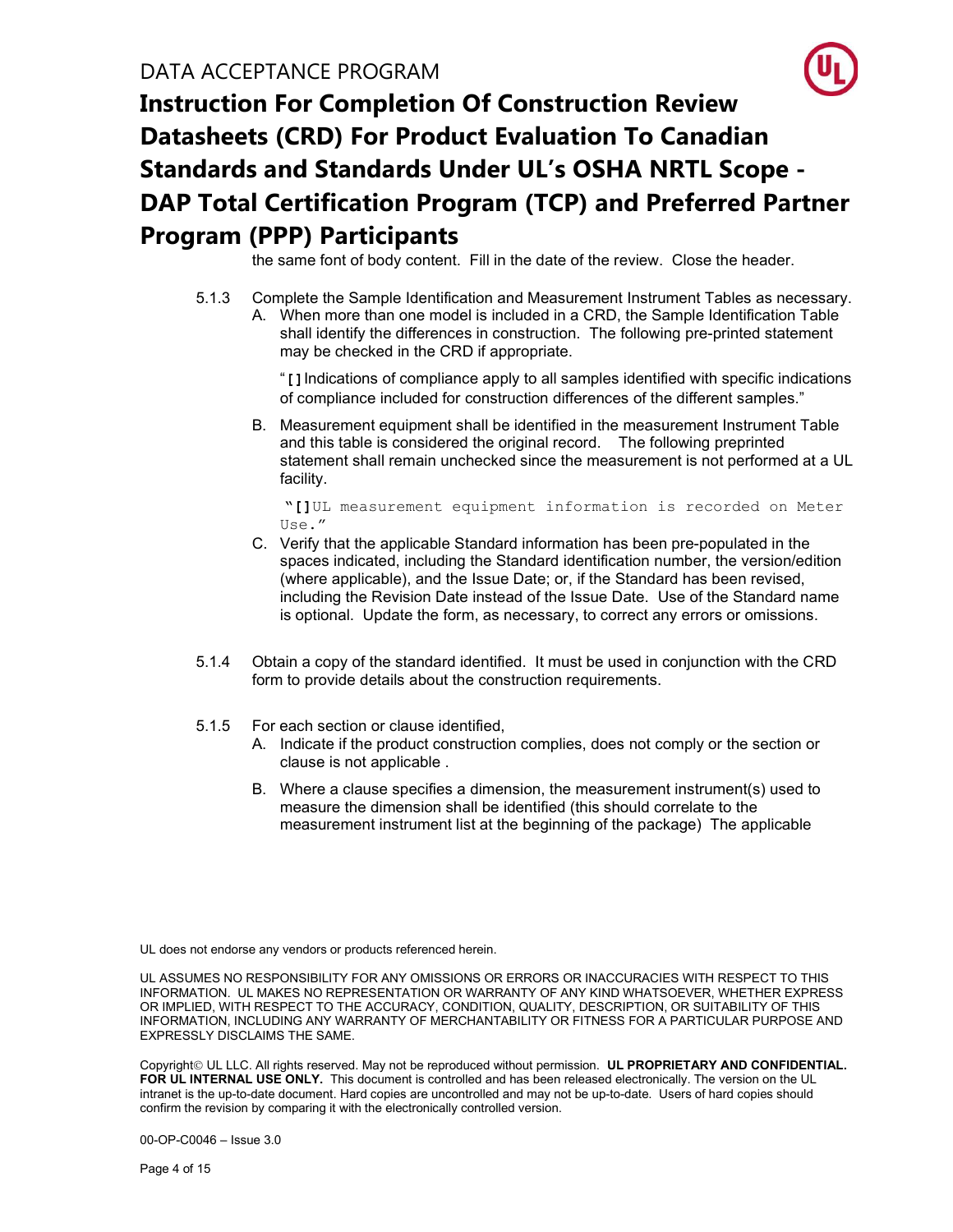dimension may be recorded in the comment column, if necessary as determined by your regular UL contact engineer.

- C. The intent is to verify that the applicable sections or clauses have been reviewed to determine compliance with the requirement.
- D. Where noncompliance issues exists, the nonconformance shall be noted in the comment field of the CRD and the NO column marked to allow the reviewer to note such comments. Once the client has corrected the nonconformance, either by submitting a new sample for investigation or providing documentation indicating his intent to correct, the NO shall be struckthrough and the YES column selected. The resolution shall be placed in the comment column with the noncompliance comment or included with the CRD.
- E. When a requirement is deleted from or revised in a Canadian standard without a change to the standard, the Comments/Measurements column in the construction review table shall contain a reference to the document making the change and the document date (for example: "Text of Sub-clause deleted. Reference CSA TIL No. I-40 dated June 30, 2003").
- 5.1.6 The completed CRD is submitted to UL for review as part of the product submittal package and supporting documentation.

#### 5.2 For Alternate Constructions Or New Models That Are Similar To Currently Certified Products

- 5.2.1 Obtain the generic CRD template (as shown in the Example 2, Form Name: ULS-02377-AAAG-ConstructionReview-2002) from your regular UL contact engineer. Fill in project related information into the CRD where applicable. Alternatively, the form and procedures for a new product in 5.1 can be used.
- 5.2.2 Open the header and type in the project number and file number. Type the name of the Authorized Signatory conducting the construction review in the field of Printed name and Signature in the same font of body content. Fill in the date of the review. Close the header.
- 5.2.3 Complete the Sample Identification and Measurement Instrument Tables as necessary.

UL does not endorse any vendors or products referenced herein.

UL ASSUMES NO RESPONSIBILITY FOR ANY OMISSIONS OR ERRORS OR INACCURACIES WITH RESPECT TO THIS INFORMATION. UL MAKES NO REPRESENTATION OR WARRANTY OF ANY KIND WHATSOEVER, WHETHER EXPRESS OR IMPLIED, WITH RESPECT TO THE ACCURACY, CONDITION, QUALITY, DESCRIPTION, OR SUITABILITY OF THIS INFORMATION, INCLUDING ANY WARRANTY OF MERCHANTABILITY OR FITNESS FOR A PARTICULAR PURPOSE AND EXPRESSLY DISCLAIMS THE SAME.

Copyright © UL LLC. All rights reserved. May not be reproduced without permission. UL PROPRIETARY AND CONFIDENTIAL. FOR UL INTERNAL USE ONLY. This document is controlled and has been released electronically. The version on the UL intranet is the up-to-date document. Hard copies are uncontrolled and may not be up-to-date. Users of hard copies should confirm the revision by comparing it with the electronically controlled version.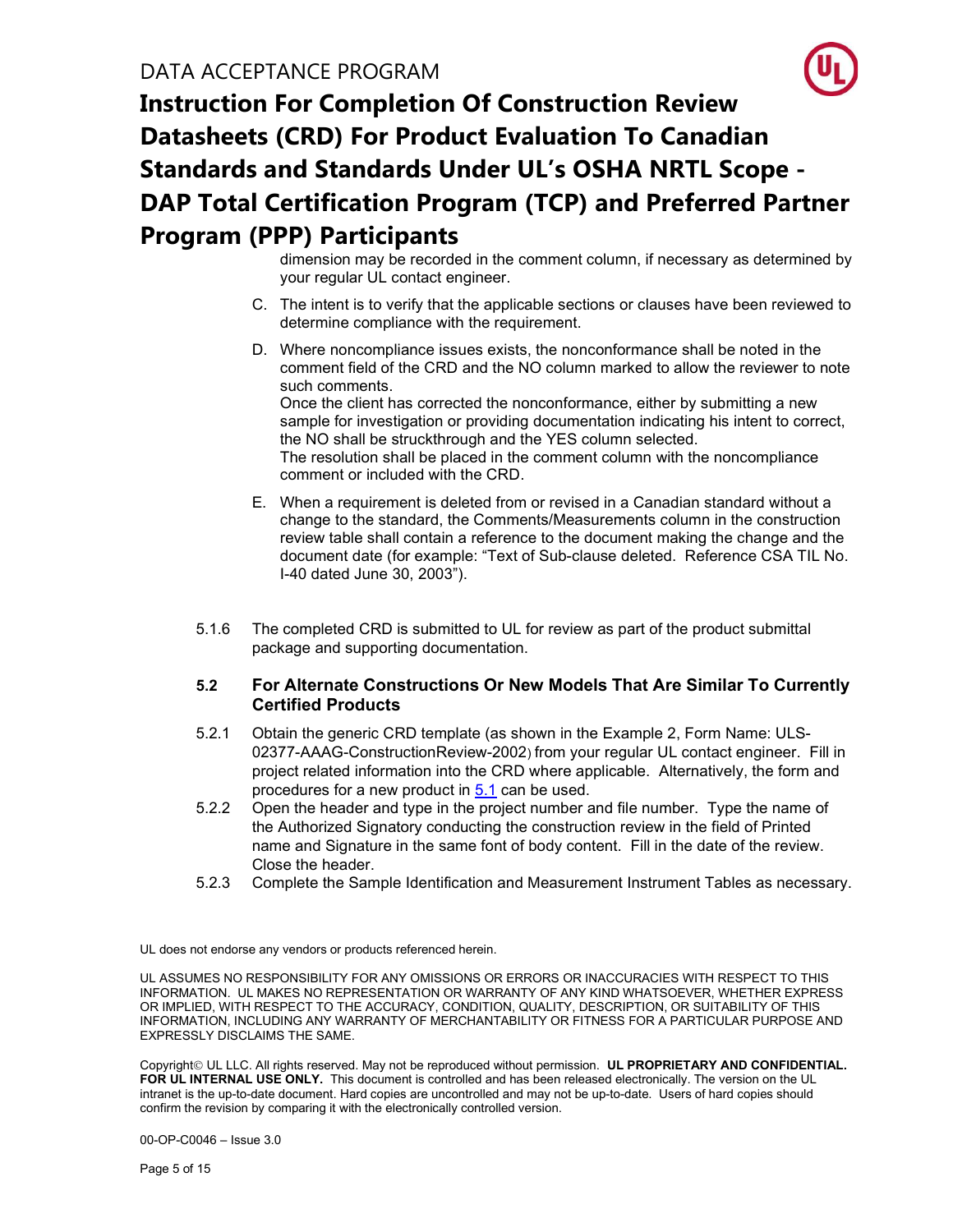A. When more than one model is included in a CRD, the Sample Identification Table shall identify the differences in construction. The following pre-printed statement may be checked in the CRD if appropriate.

"[]Indications of compliance apply to all samples identified with specific indications of compliance included for construction differences of the different samples."

B. Measurement equipment shall be identified in the measurement Instrument Table and this table is considered the original record. The following preprinted statement shall remain unchecked since the measurement is not performed at a UL facility.

"[] UL measurement equipment information is recorded on Meter Use. "

- 5.2.4 Identify the applicable standard in the spaces indicated by the identification number, the version/edition (where applicable), and the Issue Date; or, if the Standard has been revised, including the Revision Date instead of the Issue Date. Use of the Standard name is optional..
- 5.2.5 Obtain a copy of the standard identified. It must be used in conjunction with the CRD form to provide details about the construction requirements.
- 5.2.6 Identify the applicable clause numbers, enter into the form and include a short summary of the requirement(s)
- 5.2.7 For each section or clause identified,
	- A. Indicate if the product construction complies, does not comply or the clause is not applicable.
	- B. Where the clause specifies a dimension, the measurement instruments used to measure the dimension shall be identified (this should correlate to the measurement instrument list at the beginning of the package). The applicable dimension can be recorded in the comment column, if necessary as determined by your regular UL contact engineer. .
	- C. The intent is to verify that the applicable sections or clauses have been reviewed to determine compliance with the requirement. .
	- D. Where noncompliance issues exists, the nonconformance shall be noted in the comment field of the CRD and the NO column marked to allow the reviewer to note such comments.

Once the client has corrected the nonconformance, either by submitting a new sample for investigation or providing documentation indicating his intent to correct,

UL does not endorse any vendors or products referenced herein.

UL ASSUMES NO RESPONSIBILITY FOR ANY OMISSIONS OR ERRORS OR INACCURACIES WITH RESPECT TO THIS INFORMATION. UL MAKES NO REPRESENTATION OR WARRANTY OF ANY KIND WHATSOEVER, WHETHER EXPRESS OR IMPLIED, WITH RESPECT TO THE ACCURACY, CONDITION, QUALITY, DESCRIPTION, OR SUITABILITY OF THIS INFORMATION, INCLUDING ANY WARRANTY OF MERCHANTABILITY OR FITNESS FOR A PARTICULAR PURPOSE AND EXPRESSLY DISCLAIMS THE SAME.

Copyright © UL LLC. All rights reserved. May not be reproduced without permission. UL PROPRIETARY AND CONFIDENTIAL. FOR UL INTERNAL USE ONLY. This document is controlled and has been released electronically. The version on the UL intranet is the up-to-date document. Hard copies are uncontrolled and may not be up-to-date. Users of hard copies should confirm the revision by comparing it with the electronically controlled version.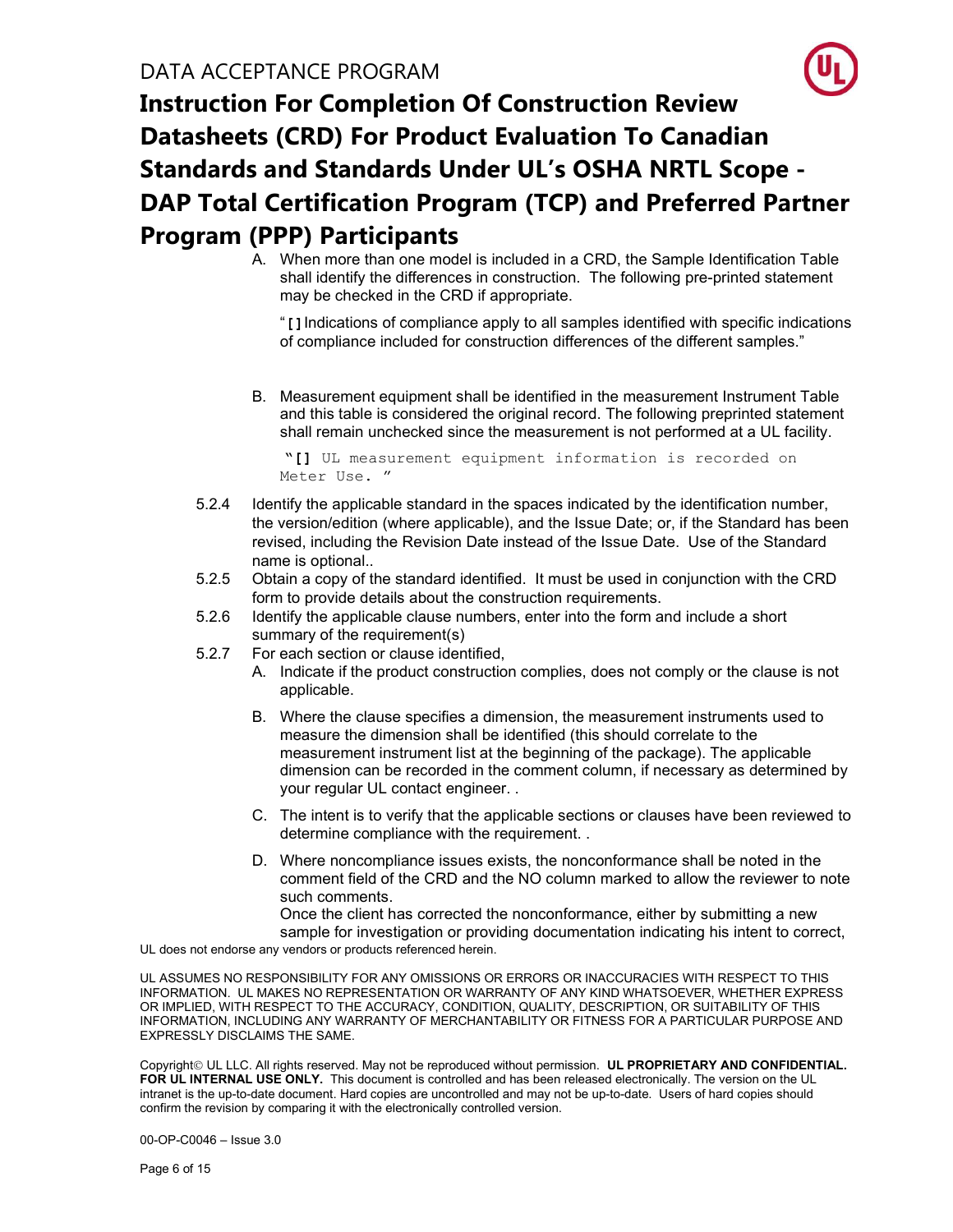the NO shall be struckthrough and the YES column selected. The resolution shall be placed in the comment column with the noncompliance comment or included with the CRD.

5.2.8 The completed CRD is submitted to UL for review as part of the product submittal package and supporting documentation.

#### 5.3 Making Changes or Error Corrections

- 5.3.1 If an error is made, correction of the error shall be made by striking through the error (neatly line through the error if the CRD is completed manually), recording the correct information, initialing the change and providing a reason for the change (if the reason is not obvious).
- 5.3.2 Text shall not be completely obliterated and data shall not be over written. Correction materials such as tape or "whiteout" shall not be used. .

#### 5.4 Completing CRDs for Products Using CB Style TRF Report Format

This section covers instructions for completion of Construction Review Datasheets (CRD) for the C-UL Mark Program when generating a CB Scheme style TRF report whether or not a Report Generator (such as UltraLink, UltraClient, etc.) is used.

- 5.4.1 The TRF report enables user to document clause-by-clause constructional findings of the product under evaluation.
- 5.4.2 The TRF report template has construction data tables for recording measurements that are applicable to the product under investigation. When using report generator (such as UltraLink, UltraClient, etc.), other sections/locations within the template (e.g., General Product Information, Enclosure, Remarks & Verdict, Supplementary Information, etc.) are also available to record applicable constructional comments as appropriate.
- 5.4.3 Only those Construction Review (CR) requirements required by the Standards Council of Canada (SCC) that are not already covered in the TRF template will need to be documented. Construction comments that are applicable to the product under investigation and measurements are recorded throughout the TRF report format, and the instruments used to measure applicable constructions shall be recorded. The Project Handler and the Reviewer are responsible for determining which measurements are applicable for each evaluation. .

UL does not endorse any vendors or products referenced herein.

UL ASSUMES NO RESPONSIBILITY FOR ANY OMISSIONS OR ERRORS OR INACCURACIES WITH RESPECT TO THIS INFORMATION. UL MAKES NO REPRESENTATION OR WARRANTY OF ANY KIND WHATSOEVER, WHETHER EXPRESS OR IMPLIED, WITH RESPECT TO THE ACCURACY, CONDITION, QUALITY, DESCRIPTION, OR SUITABILITY OF THIS INFORMATION, INCLUDING ANY WARRANTY OF MERCHANTABILITY OR FITNESS FOR A PARTICULAR PURPOSE AND EXPRESSLY DISCLAIMS THE SAME.

Copyright © UL LLC. All rights reserved. May not be reproduced without permission. UL PROPRIETARY AND CONFIDENTIAL. FOR UL INTERNAL USE ONLY. This document is controlled and has been released electronically. The version on the UL intranet is the up-to-date document. Hard copies are uncontrolled and may not be up-to-date. Users of hard copies should confirm the revision by comparing it with the electronically controlled version.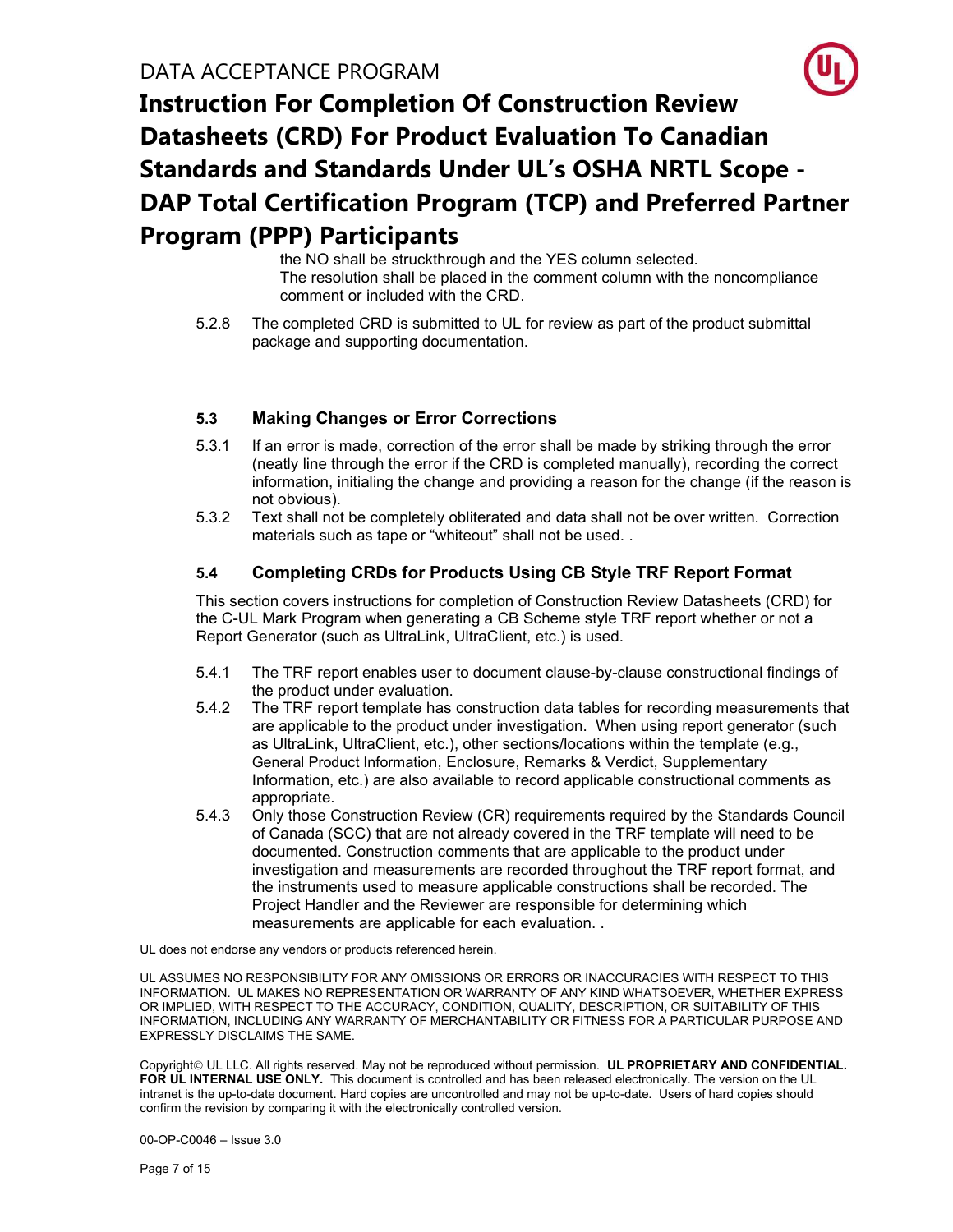- 5.4.4 The instruments used to measure applicable constructions shall be recorded.
- 5.4.5 When following this procedure utilizing a Report Generator (such as UltraLink, UltraClient, etc.) to generate the TRF report, other forms of comprehensive CRDs are not needed. The measurement information may be recorded in the following places: the General Product Information (GPI), Result-Remark, Supplementary Information, Enclosures, etc, portions of the report. When there is uncertain as where is the most appropriate location to document the required information, contact your UL regular contact engineer.
- 5.4.6 When NOT using a Report Generator to create the TRF, the Construction Compliance Review Record, Generic for CB Scheme Reports Form (Form Name: ULS-02377- AAAG-ConstructionReview-2004) obtained from your UL regular contact engineer shall be completed.
- 5.4.7 Complete the Sample Identification and Measurement Instrument Tables as necessary. (See 5.1.3 and 5.2.3).
- 5.4.8 UL is responsible to confirm the work noted above when reviewing a TRF report where applicable measurements are involved.

#### 5.5 Completing CRDs for Products Using IECEx Scheme ExTRs

- 5.5.1 The IECEx Scheme ExTRs shall be completed in accordance with instruction obtained from your regular UL contact engineer. Completing IECEx Scheme ExTRs, with the following additional requirements to meet the requirements of the SCC. When following this procedure, other forms of comprehensive CRDs are not needed.
- 5.5.2 The applicable measurement to the product to be submitted shall be documented. This information shall be recorded in the Result-Remark portion of the ExTRs.
- 5.5.3 If there are any national differences for Canada, the IECEx Test Report of National Differences shall be completed in accordance with instruction obtained from your regular UL contact engineer in addition to the ExTR.
- 5.5.4 Obtain the Construction Compliance Review Record, Generic for IECEx Scheme Reports (Form Name: ULS-02279-AANZ-ConstructionReview-2013) from your regular UL contact engineer.
- 5.5.5 Open the header and type in the project number and file number into the CRD. The name of the Authorized Signatory conducting the construction review and the date of the review shall be typed in. Close the header.

UL does not endorse any vendors or products referenced herein.

UL ASSUMES NO RESPONSIBILITY FOR ANY OMISSIONS OR ERRORS OR INACCURACIES WITH RESPECT TO THIS INFORMATION. UL MAKES NO REPRESENTATION OR WARRANTY OF ANY KIND WHATSOEVER, WHETHER EXPRESS OR IMPLIED, WITH RESPECT TO THE ACCURACY, CONDITION, QUALITY, DESCRIPTION, OR SUITABILITY OF THIS INFORMATION, INCLUDING ANY WARRANTY OF MERCHANTABILITY OR FITNESS FOR A PARTICULAR PURPOSE AND EXPRESSLY DISCLAIMS THE SAME.

Copyright UL LLC. All rights reserved. May not be reproduced without permission. UL PROPRIETARY AND CONFIDENTIAL. FOR UL INTERNAL USE ONLY. This document is controlled and has been released electronically. The version on the UL intranet is the up-to-date document. Hard copies are uncontrolled and may not be up-to-date. Users of hard copies should confirm the revision by comparing it with the electronically controlled version.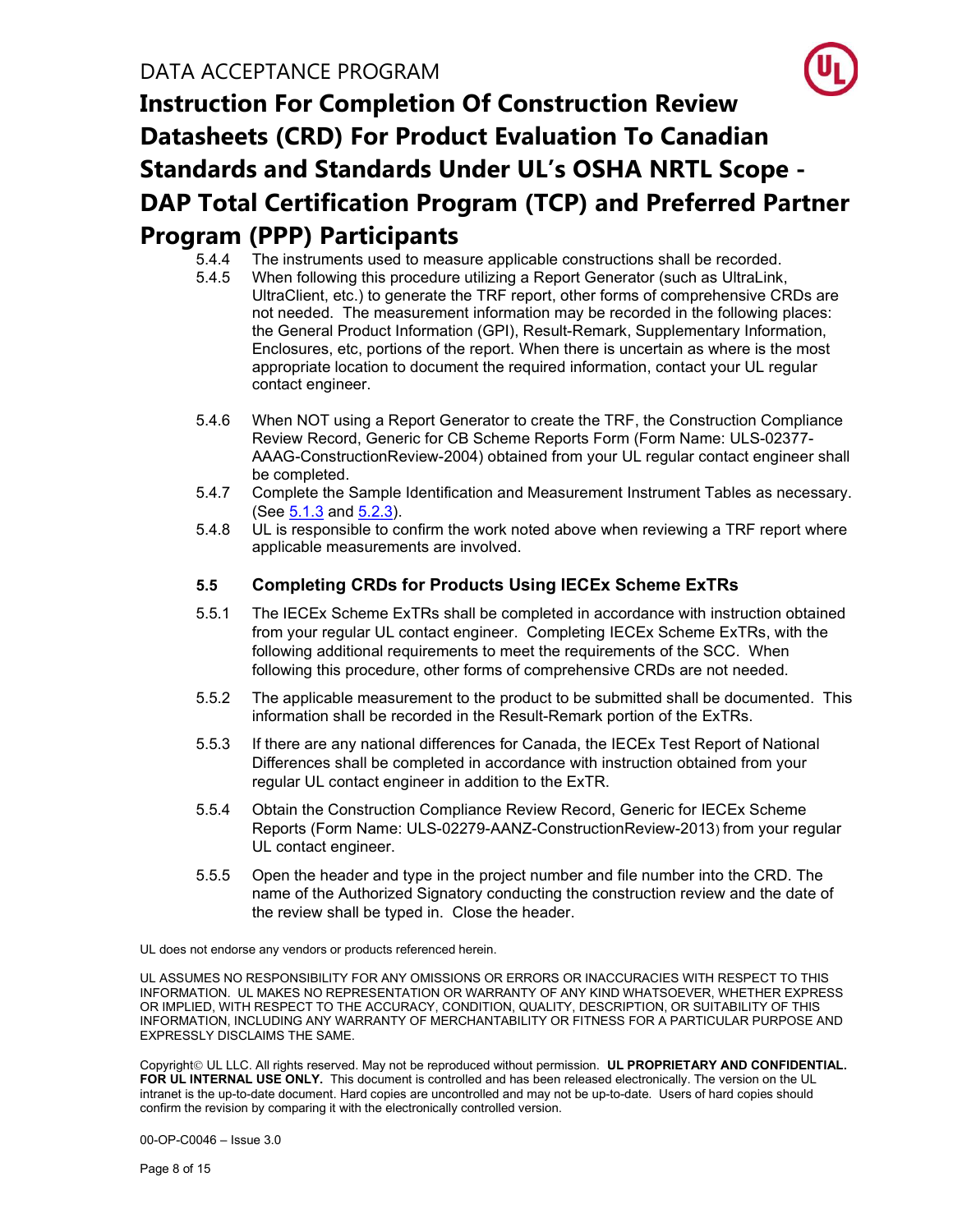- 5.5.6 Complete the Sample Identification and Measurement Instrument Tables as described in 5.1.3 above.
- 5.5.7 The completed CRD is submitted to your regular UL contact engineer for review.

### 6.0 RECORDS

6.1 Upon completion of examination for the construction of products, a copy of CRD shall be stored in accordance with your company's quality system and record retention policy.

### 7.0 EXAMPLES

| Example 1 | New Products                                                                 |
|-----------|------------------------------------------------------------------------------|
| Example 2 | Alternate Construction or new Models similar to currently certified products |

UL does not endorse any vendors or products referenced herein.

UL ASSUMES NO RESPONSIBILITY FOR ANY OMISSIONS OR ERRORS OR INACCURACIES WITH RESPECT TO THIS INFORMATION. UL MAKES NO REPRESENTATION OR WARRANTY OF ANY KIND WHATSOEVER, WHETHER EXPRESS OR IMPLIED, WITH RESPECT TO THE ACCURACY, CONDITION, QUALITY, DESCRIPTION, OR SUITABILITY OF THIS INFORMATION, INCLUDING ANY WARRANTY OF MERCHANTABILITY OR FITNESS FOR A PARTICULAR PURPOSE AND EXPRESSLY DISCLAIMS THE SAME.

Copyright UL LLC. All rights reserved. May not be reproduced without permission. UL PROPRIETARY AND CONFIDENTIAL. FOR UL INTERNAL USE ONLY. This document is controlled and has been released electronically. The version on the UL intranet is the up-to-date document. Hard copies are uncontrolled and may not be up-to-date. Users of hard copies should confirm the revision by comparing it with the electronically controlled version.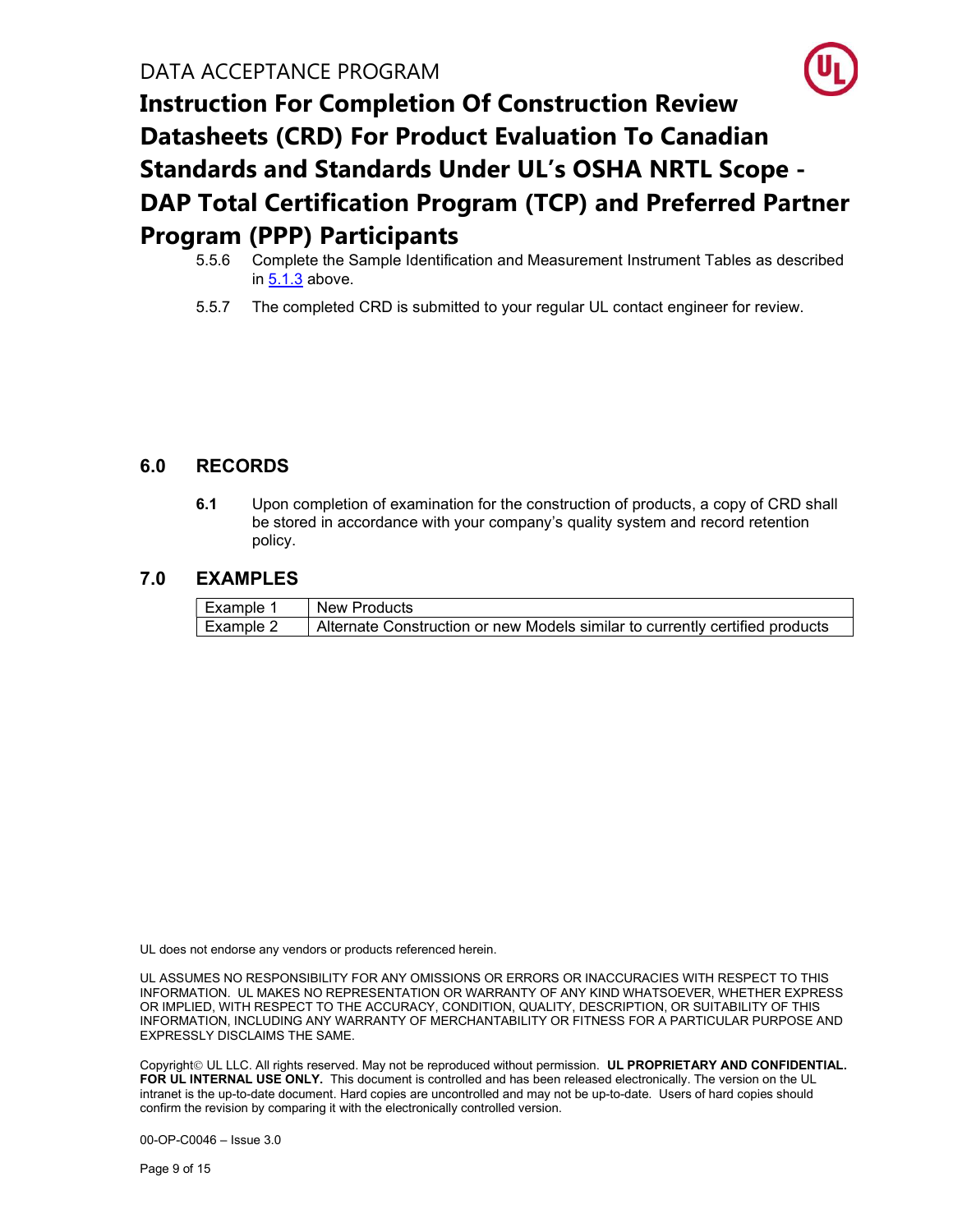| Project No.             | «ProjectNumber»      | File | «FileNumber»         | Page |                  |
|-------------------------|----------------------|------|----------------------|------|------------------|
| Compliance              |                      |      |                      |      |                  |
| Review<br>Conducted by: | Authorized Signatory |      | Authorized Signatory | Date | $2004 - 08 - 16$ |
|                         | <b>Printed Name</b>  |      | Signature            |      |                  |

#### CONSTRUCTION COMPLIANCE REVIEW RECORD

Sample Identification -

Measurement Instrument Inf

| Sample Card<br>No. | Date<br>Received | Sample<br>No. | Manufacturer, Product Identification and Ratings  |
|--------------------|------------------|---------------|---------------------------------------------------|
| XXXX               | 2004-08-05       |               | Model 123a, Audio Widget, rated 120 V, 50.60 $Hz$ |
|                    |                  |               |                                                   |
|                    |                  |               |                                                   |

[]Indications of compliance apply to all samples identified with specific indications of compliance included for construction differences of the different samples.

| Inst. ID No. | Instrument Type | Eunct hon/Range | Last Cal. Date | Next Cal. Date   |
|--------------|-----------------|-----------------|----------------|------------------|
| 123          | ruler           | îm<br>n         | 2004-04-01     | $2005 - 04 - 01$ |
|              |                 |                 |                |                  |
|              |                 |                 |                |                  |
|              |                 |                 |                |                  |

[] UL measurement equipment information is recorded on Meter Use.

The following additional information is required when using client's or rented equipment, or when a UL ID Number for an instrument number is not used. The Inst. ID No. below corresponds to the Inst. ID No. above.

| Inst. ID No. | Make/Model/Serial Number/Asset No. |
|--------------|------------------------------------|
|              |                                    |
|              |                                    |
|              |                                    |
|              |                                    |
|              |                                    |

Form Copyright 2012 UL LLC.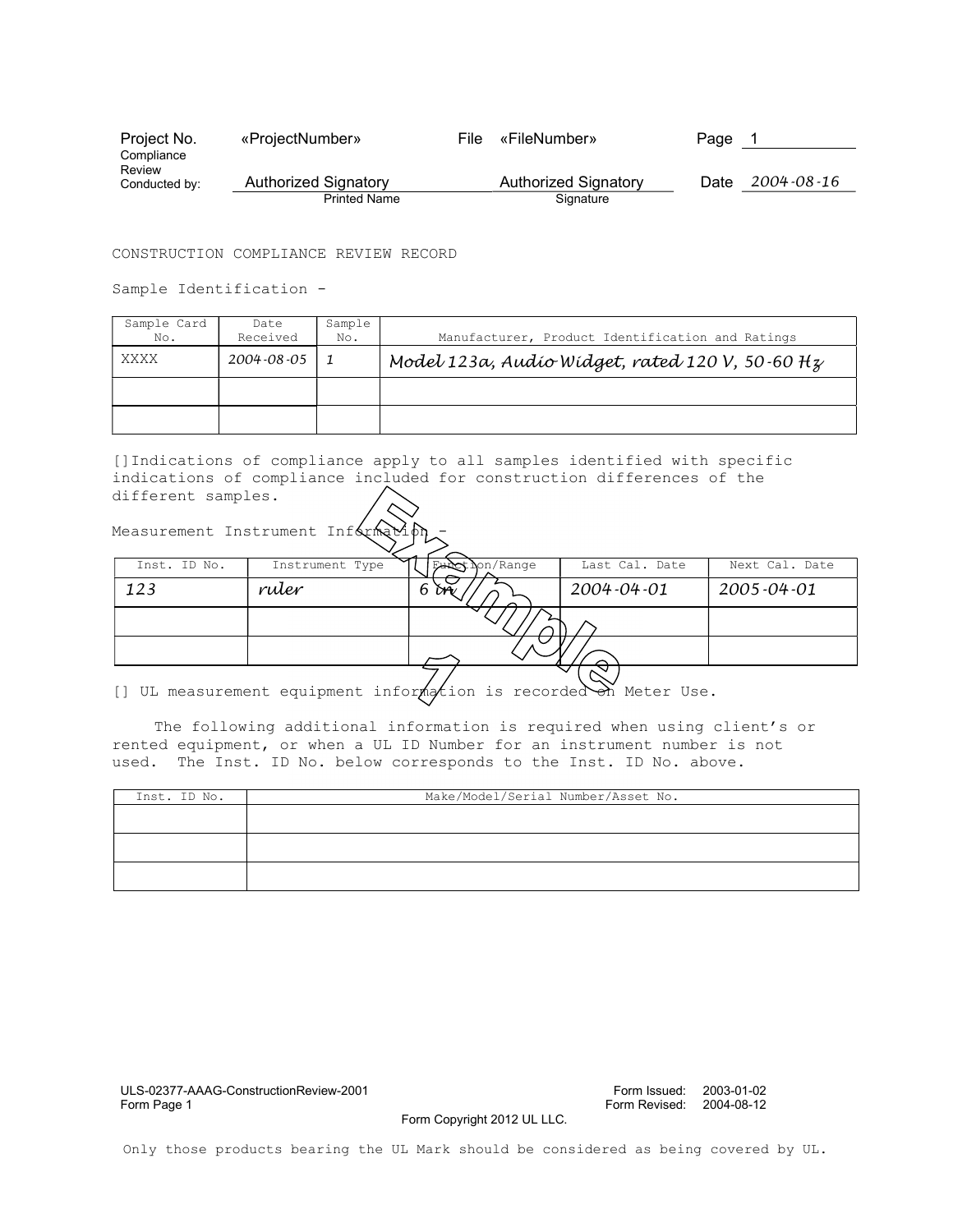| Project No.             | «ProjectNumber»      | File | «FileNumber»         | Page | $\mathbf{Z}$     |
|-------------------------|----------------------|------|----------------------|------|------------------|
| Compliance              |                      |      |                      |      |                  |
| Review<br>Conducted by: | Authorized Signatory |      | Authorized Signatory | Date | $2004 - 08 - 16$ |
|                         | <b>Printed Name</b>  |      | Signature            |      |                  |

#### CONSTRUCTION COMPLIANCE REVIEW:

The sample was reviewed for compliance with the construction requirements in the following Standard and compliance with applicable construction requirements is noted below.

|                              | Edition        |                            |
|------------------------------|----------------|----------------------------|
|                              | Issue or       |                            |
| Standard CSA C22.2 No. 1 -98 | Revision Date: | 1998 / Revised: 2008-01-15 |

| Clause/Par, Reference and<br>Construction Requirement | XE S                      | Comply<br>NO. | N/A | Comments/Measurements                                                                                              | Inst.<br>ID No. |
|-------------------------------------------------------|---------------------------|---------------|-----|--------------------------------------------------------------------------------------------------------------------|-----------------|
| 4. Construction                                       |                           |               |     |                                                                                                                    |                 |
| 4.1 Hazards                                           |                           |               |     |                                                                                                                    |                 |
| 4.1.1 Types of Hazard                                 |                           |               |     |                                                                                                                    |                 |
| 4.1.2 Corrosion                                       | $\chi$                    |               |     |                                                                                                                    |                 |
| 4.2 Enclosures                                        |                           |               |     |                                                                                                                    |                 |
| 4.2.1 Mechanical Strength                             |                           |               |     | ↷                                                                                                                  |                 |
| 4.2.2 Protection from Shock<br>Hazard                 |                           | $\chi$        |     |                                                                                                                    |                 |
| $\ddot{\cdot}$                                        |                           |               |     |                                                                                                                    |                 |
| 4.2.2.6 Enclosure Openings                            | $\boldsymbol{\mathsf{x}}$ |               |     | Slot width xx mm<br>Hole díameter yy mm<br>Distance between<br>opening and part<br>involving shock<br>hazard zz mm | 123             |
| 4.2.2.7 Tool Adjustments                              |                           | $\chi$        |     | penetrating rod length<br>xx mm                                                                                    | 123             |

### ULS-02377-AAAG-ConstructionReview-2001<br>Form Page 2

Form Issued: 2003-01-02<br>Form Revised: 2004-08-12

Form Copyright 2012 UL LLC.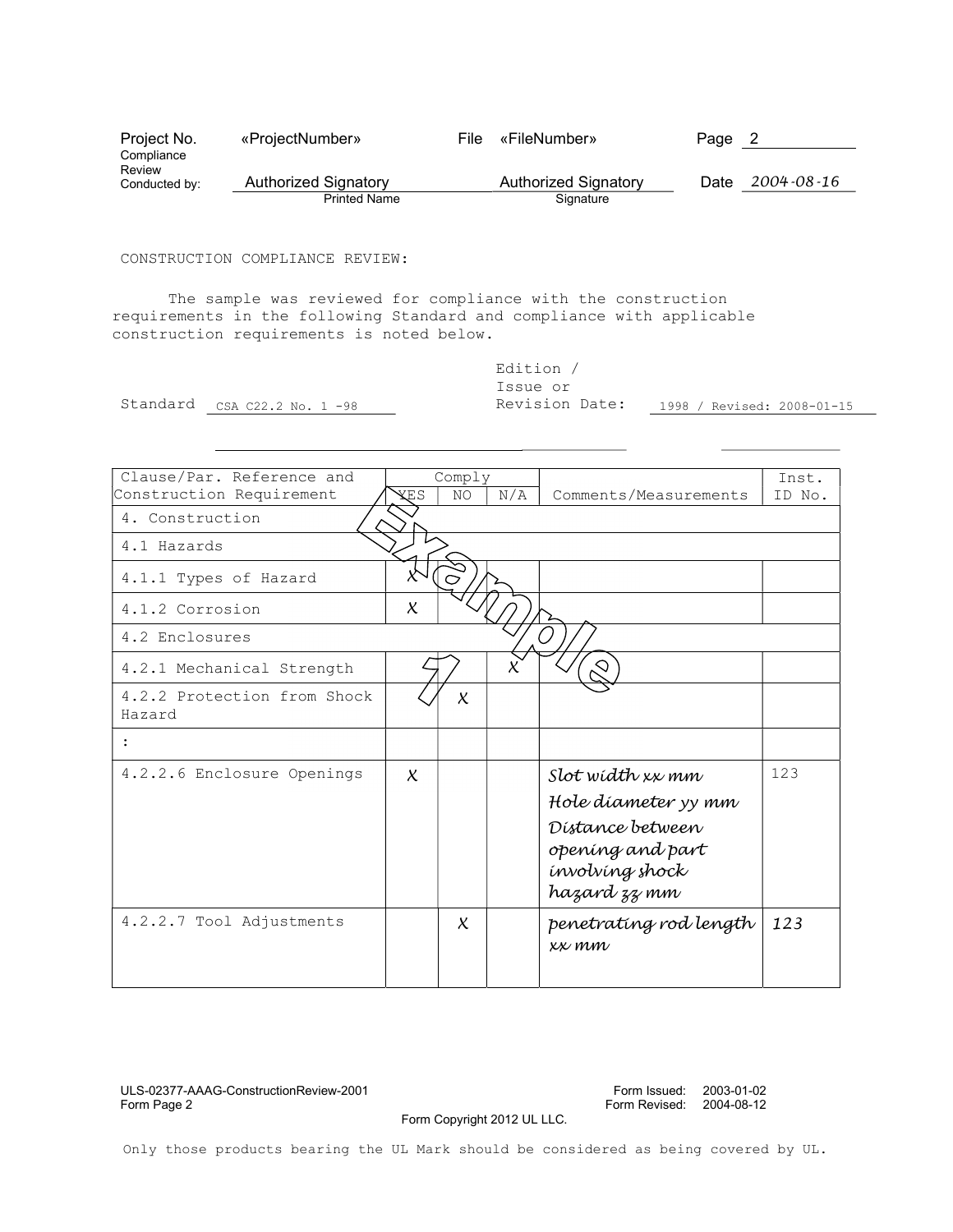| Project No.             | «ProjectNumber»      | File | «FileNumber»         | Page | 3                |
|-------------------------|----------------------|------|----------------------|------|------------------|
| Compliance              |                      |      |                      |      |                  |
| Review<br>Conducted by: | Authorized Signatory |      | Authorized Signatory | Date | $2004 - 08 - 16$ |
|                         | <b>Printed Name</b>  |      | Signature            |      |                  |

| Clause/Par. Reference and                                                                   | Comply |                           |     |                                                                          | Inst.  |
|---------------------------------------------------------------------------------------------|--------|---------------------------|-----|--------------------------------------------------------------------------|--------|
| Construction Requirement                                                                    | YES    | NO.                       | N/A | Comments/Measurements                                                    | ID No. |
| 4.2.2.8 Power Supply Cord                                                                   | $\chi$ | $\boldsymbol{\mathsf{X}}$ |     | Product was supplied<br>with SVT Cord as<br>opposed to SJT.              |        |
|                                                                                             |        |                           |     | Per client's letter dated<br>01-26-2006, Cord will<br>be changed to SJT. |        |
| (followed by other clauses<br>covering all construction<br>requirements in the<br>standard) |        |                           |     |                                                                          |        |
|                                                                                             |        |                           |     |                                                                          |        |
|                                                                                             |        |                           |     |                                                                          |        |

Form Copyright 2012 UL LLC.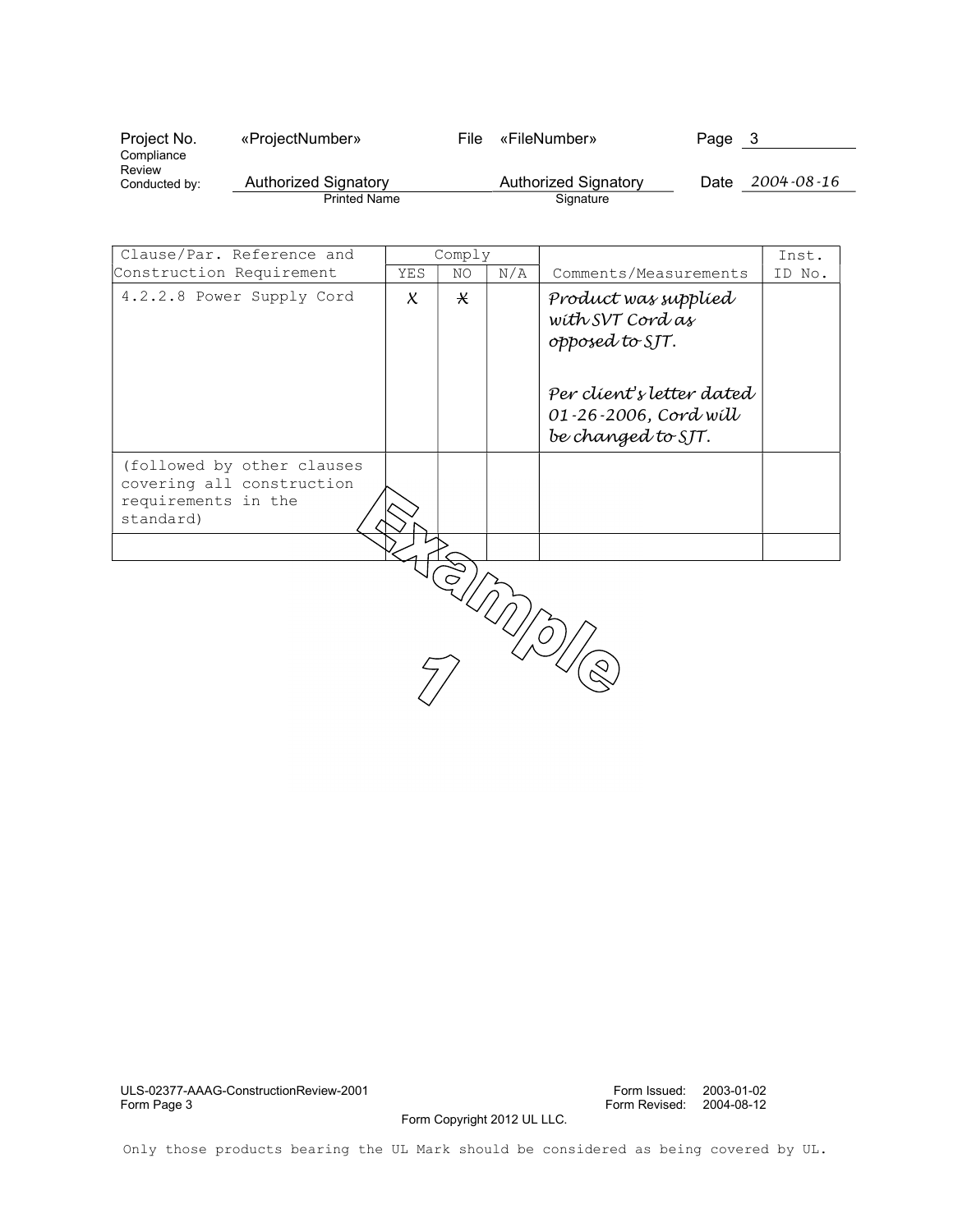| Project No.             | «ProjectNumber»      | File | «FileNumber»         | Page |                  |
|-------------------------|----------------------|------|----------------------|------|------------------|
| Compliance              |                      |      |                      |      |                  |
| Review<br>Conducted by: | Authorized Signatory |      | Authorized Signatory | Date | $2004 - 12 - 20$ |
|                         | <b>Printed Name</b>  |      | Signature            |      |                  |

#### CONSTRUCTION COMPLIANCE REVIEW RECORD

Sample Identification –

| Currently certified<br>product used for                                                                                                                                                                                                                                   |                  | Model 123a, Report issued 2004-09-15                    |                                                  |  |  |  |
|---------------------------------------------------------------------------------------------------------------------------------------------------------------------------------------------------------------------------------------------------------------------------|------------------|---------------------------------------------------------|--------------------------------------------------|--|--|--|
| comparison (include                                                                                                                                                                                                                                                       |                  |                                                         |                                                  |  |  |  |
| Report references                                                                                                                                                                                                                                                         |                  |                                                         |                                                  |  |  |  |
| if not in the same                                                                                                                                                                                                                                                        |                  |                                                         |                                                  |  |  |  |
| report):                                                                                                                                                                                                                                                                  |                  |                                                         |                                                  |  |  |  |
| Alternate                                                                                                                                                                                                                                                                 |                  | Model 123b, alterwate/power supply, Part No. abc, rated |                                                  |  |  |  |
| construction                                                                                                                                                                                                                                                              |                  | 240 V, 50-60 Hz.                                        |                                                  |  |  |  |
| details:                                                                                                                                                                                                                                                                  |                  |                                                         |                                                  |  |  |  |
| No samples received or examined. Drawings $\forall f$ other information was<br>provided to support the [ alternate construction,<br>) revised construction. 11<br>addition of a new model that is similar to a currextly certified product. ]<br>See the following table. |                  |                                                         |                                                  |  |  |  |
| Sample Card<br>No.                                                                                                                                                                                                                                                        | Date<br>Received | Sample<br>No.                                           | Manufacturer, Product Identixization and Ratings |  |  |  |
| XXXX                                                                                                                                                                                                                                                                      |                  |                                                         | Model 123b, rated 240 V, 50.60 Hz.               |  |  |  |
|                                                                                                                                                                                                                                                                           |                  |                                                         |                                                  |  |  |  |

[]Indications of compliance apply to all samples identified with specific indications of compliance included for construction differences of the different samples.

ULS-02377-AAAG-ConstructionReview-2002 Form Issued: 2004-08-12

Form Revised:

Form Copyright 2012 UL LLC.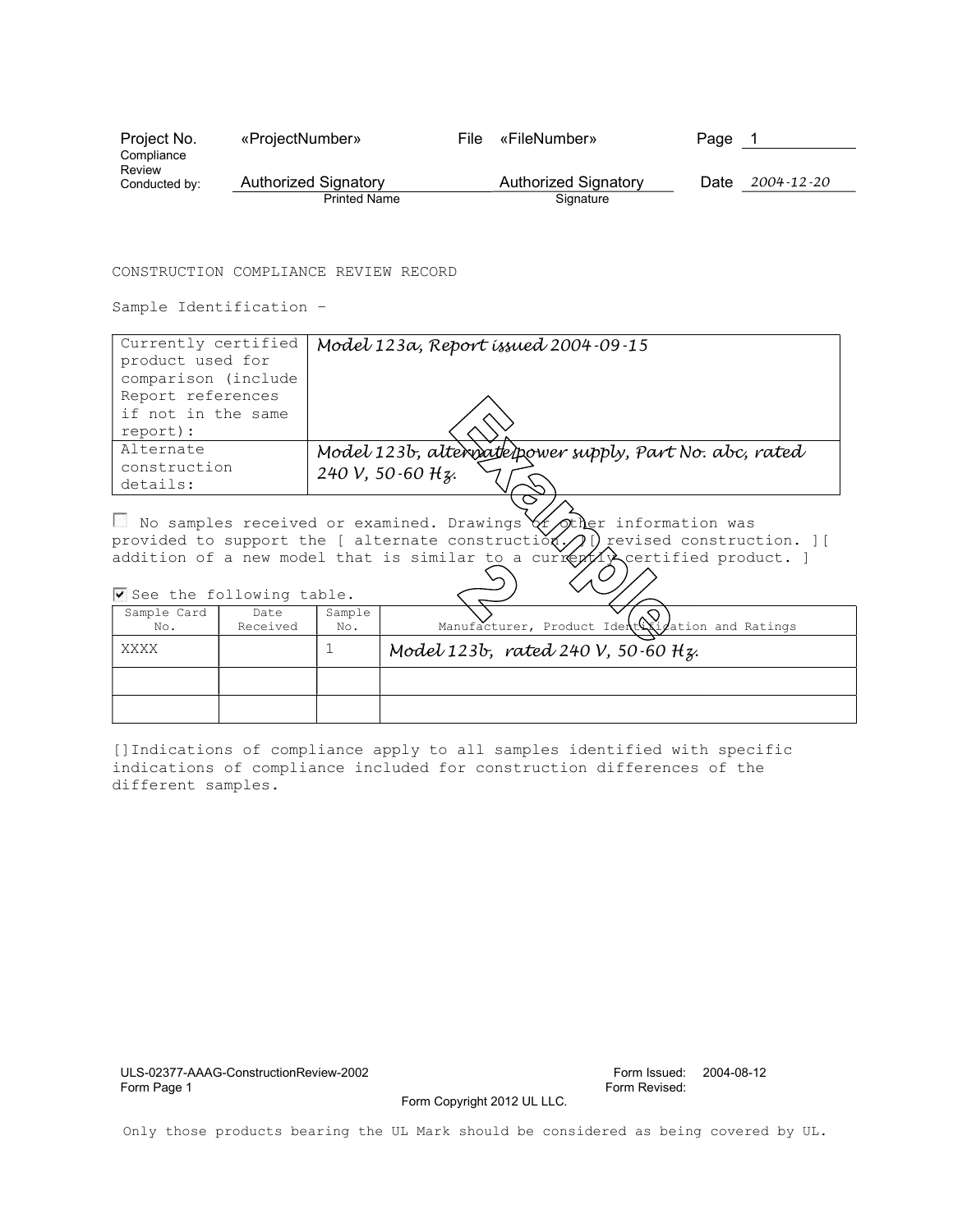| Project No.             | «ProjectNumber»      | File | «FileNumber»         | Page |                  |
|-------------------------|----------------------|------|----------------------|------|------------------|
| Compliance              |                      |      |                      |      |                  |
| Review<br>Conducted by: | Authorized Signatory |      | Authorized Signatory | Date | $2004 - 12 - 20$ |
|                         | <b>Printed Name</b>  |      | Signature            |      |                  |

Measurement Instrument Information -

| Inst. ID No. | Instrument Type | Function/Range | Last Cal. Date | Next Cal. Date   |
|--------------|-----------------|----------------|----------------|------------------|
| 123          | ruler           | 6 ín           | 2004-04-01     | $2005 - 04 - 01$ |
|              |                 |                |                |                  |
|              |                 |                |                |                  |

[] UL measurement equipment informat $\{o\phi\}$  recorded on Meter Use.

The following additional information is required when using client's or ed equipment, or when a UL ID Number  $\frac{1}{2}$  instrument number is not rented equipment, or when a UL ID Number  $\frac{1}{2}$  instrument number is used. The Inst. ID No. below corresponds  $\frac{1}{2}$  inst. ID No. above. used. The Inst. ID No. below corresponds  $t\in\mathbb{Q}$ 

| Inst. ID No. | Make/Model/Serial/Number/Asset No. |
|--------------|------------------------------------|
|              |                                    |
|              |                                    |
|              |                                    |
|              |                                    |

ULS-02377-AAAG-ConstructionReview-2002 Form Issued: 2004-08-12

Form Revised:

Form Copyright 2012 UL LLC.